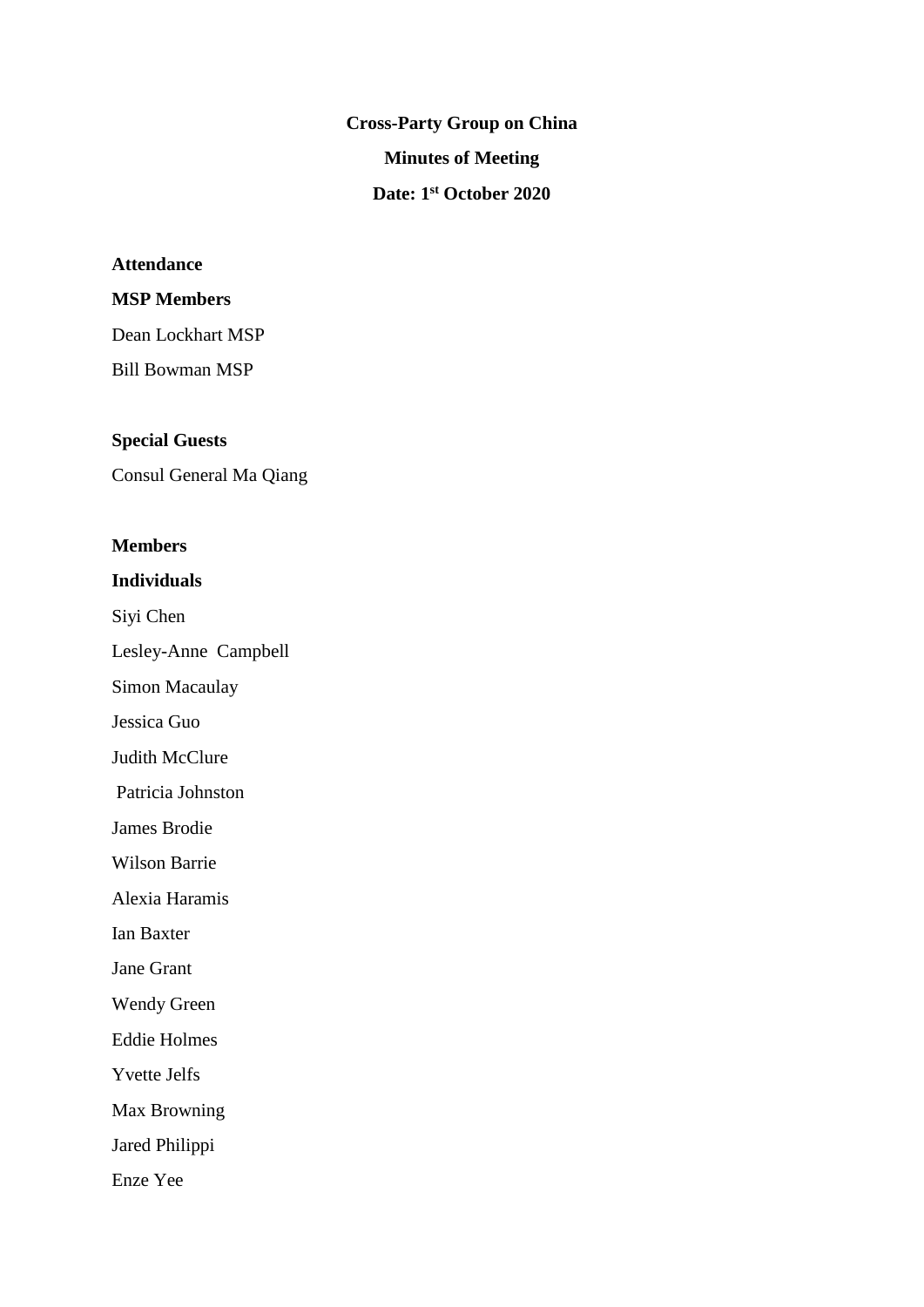Cathy Gu Peter Kwok Alistair Hamilton Nathan Woolley Lihao Lin Stuart Hamilton Yuwen Fortune

## **1 Welcome and Apologies**

Dean Lockhart MSP opened the meeting welcoming members and guests to the latest meeting of the Cross-Party Group on China. He continued by welcoming the special guests who were addressing the group this evening, his Excellency Consul General Ma Qiang. Dean Lockhart MSP wishes everyone a happy Chinese National Day and Mid-Autumn Festival.

### **2 Minutes of the Previous Meeting**

Minutes from the previous meeting were agreed to.

## **3 Consul General Ma Qiang**

Good evening. I am delighted to join you online. Today marks the 71 anniversaries of the founding of the People's Republic of China. It is also the traditional Chinese Mid-Autumn Festival. Please accept my best wishes for each and every one of you. Many significant changes came as a lot have happened since I attended the CPG China meeting for the firsttime last year. The outbreak of coronavirus across the globe is the most serious health crisis we have experienced in the last hundred years. The pandemic situation remains grim and complex. Despite great pressure from epidemic control, China has worked with other countries to overcome the difficulties and provided assistance to the international community to the best of its ability. China twice donated funds to the World Health Organisation totalling 50 million US Dollars and sent 34 medical expert team to 32 countries. China also provided 283 anti-epodemic assistance to 150 countries and 4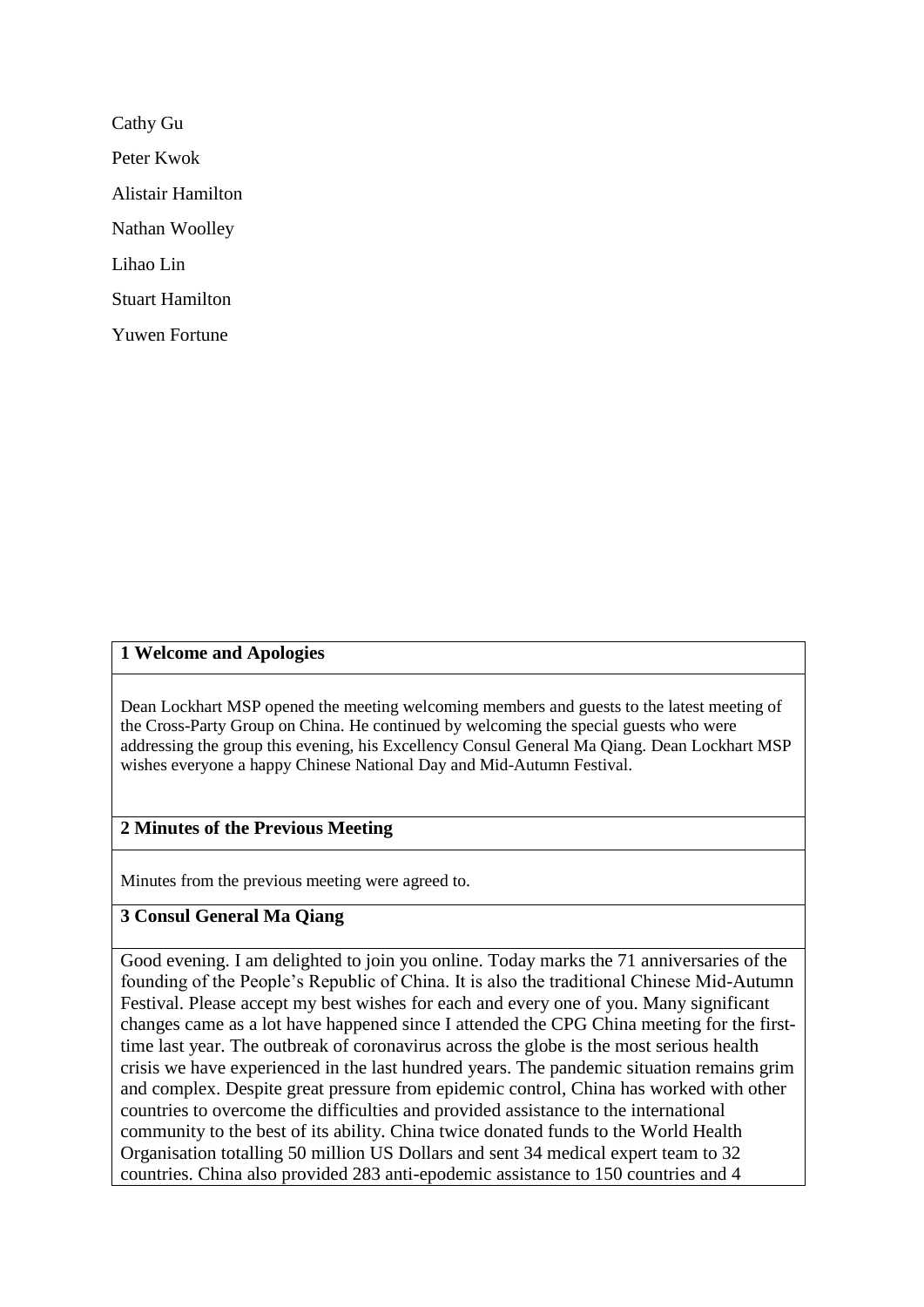international organisations. This demonstrates China's sincere desire to build a community with a shared future for mankind. Meanwhile, China will continue to champion multilateralism and globalisation as well as deepen opening-up, prioritising the development of Free Trade Zone and Free Trade Port so as to offer level- playing field for foreign companies. China is faced with opportunities to accelerate its economic transformation and upgrading. This public health emergency has revealed the enormous vitality and potential of "stay-home economy", "cloud office", digital economy and artificial intelligence. China and the UK can collaborate accordingly on the fast-growing sectors of robotics, smart equipment, digital economy, to name a few.

The world is experiencing profound changes in light of Covid-19, so in China-UK, China-Scotland relationship. Tough travel restrictions have compromised our cooperation and exchanges. At the end of March this year, a team of medical experts from China Shandong Province visited the UK and held a webinar with Scottish government officials and clinicians to share experience of Covid prevention, control and treatment. They also donated medical supplies to Scottish side. This has given a strong boost to our cooperation on fighting the disease. During this difficult time, I had telephone calls ad correspondence with leaders of many sectors including Health Secretary, Cabinet Secretary for External Affairs, Presiding Officer of the Parliament, Lord Provost of Edinburgh, Chair of the Scottish Chambers of Commerce, Chair of RZSS Scotland, expressing solidarity and mutual support. At the most demanding stage of Scotland's fight against the coronavirus, my Consulate and the Chinese community brought PPE supplies to organisations such as Angus Council, South Ayrshire Council, Perth & Kinross Council and the Edinburgh Zoo. Bill Kidd MSP has submitted a motion to the parliament noting our actions. China-Scotland joint response to Covid-19 adds new contents to our relationship. There is a great deal we can do together to make new contribution to safeguarding and improving global public health. I expect clear-eyed people in Scotland to work in partnership to get a head start and explore new areas of cooperation when the virus is behind us, so as to help our engagement and friendship go from strength to strength.

# **4 Dean Lockhart MSP**

Consul General, thank you very much for the update. And I must say it was fantastic to join the call on Monday with ambassador Liu to celebrate National Day and to hear the collaboration between China and the UK. And what you've just set out a series of very exciting joint collaborations between Scotland and China which I think is very exciting despite the challenges of the pandemic, there are a number of areas where cooperation and joint working continues. I think that brings us quite neatly onto the agenda items for this evening's meeting. I think education is an area which has been tremendous growth in past few years and also on trade. We all need to adapt to current situations on the challenge of the pandemic. And it's great see that Scottish Chamber of Commerce and others are introducing innovative solutions that are still keeping dialogue open, looking at trading opportunities. Normally I should know we would be arranging physical trade missions at this stage throughout the year. That's still a possibility, but over and above that, I think the idea of moving trade missions on to virtual meeting is a very innovative and positive development as well. Maybe we move on to the first agenda item, which is possibly we talk about the current situation of mandarin language are teaching at in schools and universities in Scotland.

### **5 Roundtable discussion about mandarin language teaching in Scotland**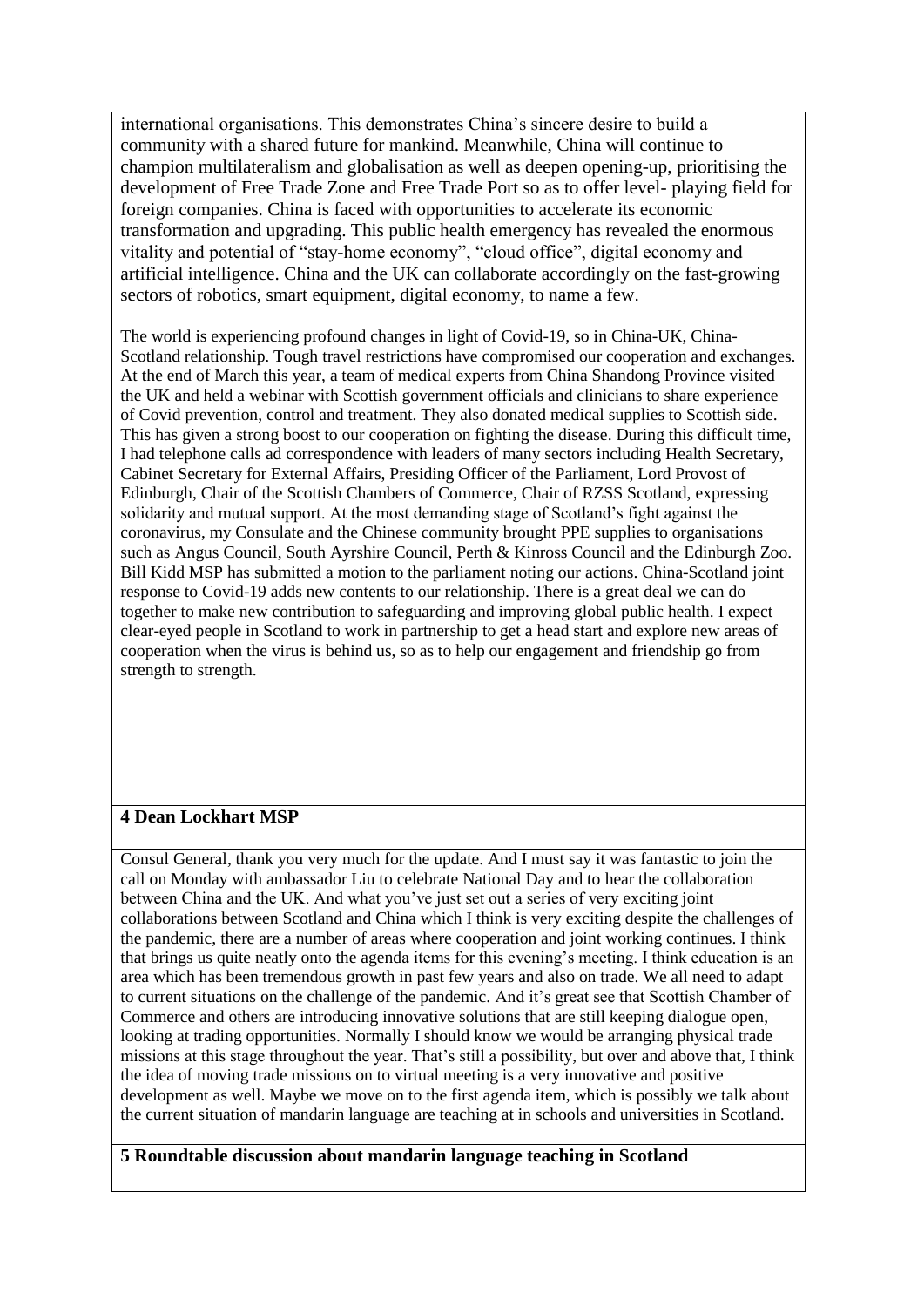## Simon Macaulay – SCEN

I think the first thing to say that this is an extraordinary challenging time for schools. I'm sure the lockdown period, what we were able to do is to keep in touch with 17 chairs and mandarin across Scotland and to find out what they were able to do to provide for students to people is working from home. And keep back this particular so on the road and encouraging students to continue to their mind and then over that period. The other thing that many us have been doing this that their own professional development, there's been a lot of amazing work going along, going on with teachers and developing materials suitable for pupils and their own professional development. I think it's sad to say that it is a challenging time for all subjects in schools.

### Dean Lockhart MSP

Are there enough mandarin teachers in the system to meet the demand for what's kind of situation in terms of the capacity to teach mandarin at the moment?

## Simon Macaulay – SCEN

I think the short answer is no. That it's important that there are more qualified teachers of mandarin emerging. I think the three centers now I know that are providing the post graduate diploma education for qualified teachers. We need more where we're talking to the general teaching council for Scotland.

Max Browning – University of Edinburgh

I think what's really important in terms of learning mandarin and this environment is actually collaboration, especially between university in China and Scotland. I am referring as the University of Edinburgh which is my personal experience. I study mandarin at the University of Edinburgh, collaboration with universities and institutes in China. For example, I've been put on a course with Fudan University in Shanghai. Which has been very helpful because the Chinese lessons there are 4 hours a day. It's intensive. It's structured. It's virtual teaching, but it's very interactive. So it gives the students the chance to practice their spoke, written, reading and listening. So collaboration between Chinese and Scottish institutes, I think, is gonna be really key going forward obviously.

## Alistair Hamilton --- University of Edinburgh

I am not involved in teaching mandarin at all but I do teach a lot Chinese students. I took my 40 students, I think it's about 25 of them are from China. So it's quite a very large part of the market. In terms of the shift online teaching is being very interesting, actually, because although we're missing out on the face to face interaction, which is incredibly important that we want to get back to it. Everything actually makes it easier for the Chinese students because they can go back and not just listen to the lecture again, but look at the captions in as well. In terms of getting here, this interval managed to travel. I think I've got two or three still to arrive. But most of them are here, order here and in quarantine. I'm under just looking forward to being we can actually get some face to face interaction going.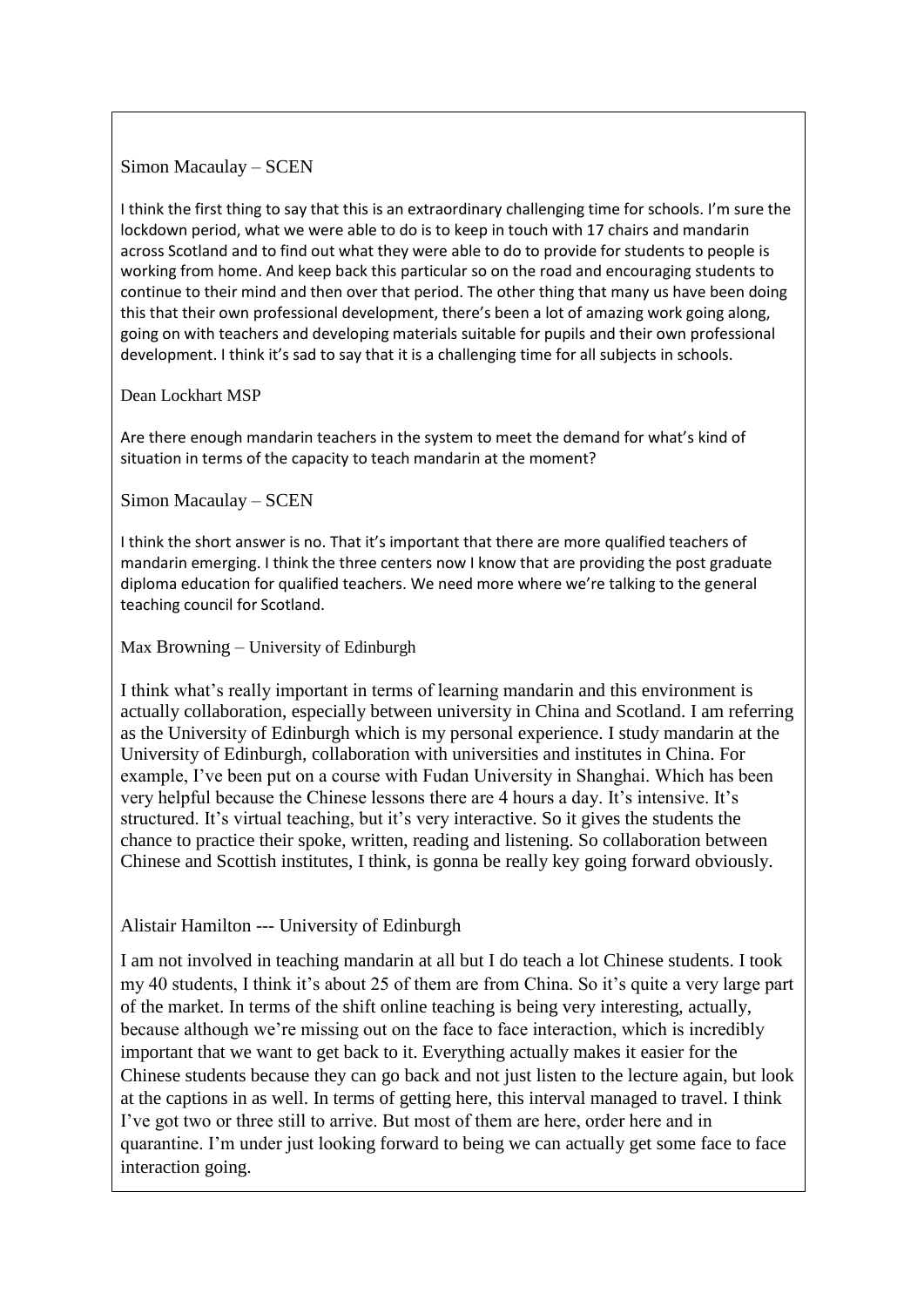#### Nathan Woolley – University of Glasgow

I just make one observation which hasn't been made so far while the efforts of people to teach online haven't been being heroic. And everybody's doing the best to get students this experience as they have for students in Scotland learning Chinese. Anybody who's done the foreign language would be aware that it's vital to learn the language in country. You can learn the grammar and the vocabulary, but you need to understand how that language operates in the society. One concern that I have is that we had a cohort of students coming through now, who have currently missing the opportunity to be in China. I certainly hope that all universities in higher education will put make plan have plans in place. So it's due to this is opportunity to have a chance to spend some time in China in the future. I realize that China has strict entrance regulations in place at the moment which makes it difficult.

#### Jane Grant – Edinburgh College

My question will not question but come into is that we have 26,000 students that have to call it. They both suddenly had to get along and learning that's been an enormous challenge, but it is doing well. Our relationship with China is that we do a huge amount of English language and early years training in China. That's in Guangzhou and Hainan. And that's obviously being put on hold with a lot of last face to face. We used to do some of it. Evidently a lot of it's moved online. But certainly our clients in China are very keen for face to face teaching and interactions around some of these subject areas, particularly as some of them are technical vocational and subjects. So I just wonder if there's any sense or when those entrance and visa requirements may ease up in terms of people being able to go and work on teach in China.

#### Jessica Guo – AACCEE

I would like to update some business we are talking about at this moment about mandarin education as a trustee of SECN. I have bring up a education technology company. They use intelligent voice and artificial intelligence to learning language special Chinese mandarin. And they have built up a platform for who has interesting to learn Chinese language and also culture. And this platform we try to bring over to Scotland for our schools who has interesting to open their modern language specially for kind of helping teachers and students to learn at this moment until we try to make that platform it's more suitable for Scotland.

#### Wendy Green – Confucius Institute for Scotland in the University of Edinburgh

Majority of mandarin teachers have to return to China and they can't come back because of the pandemic. We have to get higher local teachers. We have to use some of our PhD students and morning house to teach the Confucius Institute class. We move all the classes online from this term. But the registration actually was really well much better than we expected. So we have to reduce the number of classes we can also due to the shortage of teacher. We still have more than 2/3 of like the normal student numbers. And we have students from outside of Edinburgh because it's online now. So students from England, students from North of Scotland, they can join our classes. So all I can see is there is a huge interest and increasing interest for and people learning a mandarin. There's no limits now for distance or for travel. So I think we will continue probably after we can return to classroom teaching. We will continue to offer some online classes as well. That will actually change some of our prospect of teaching. Another thing I think is we need to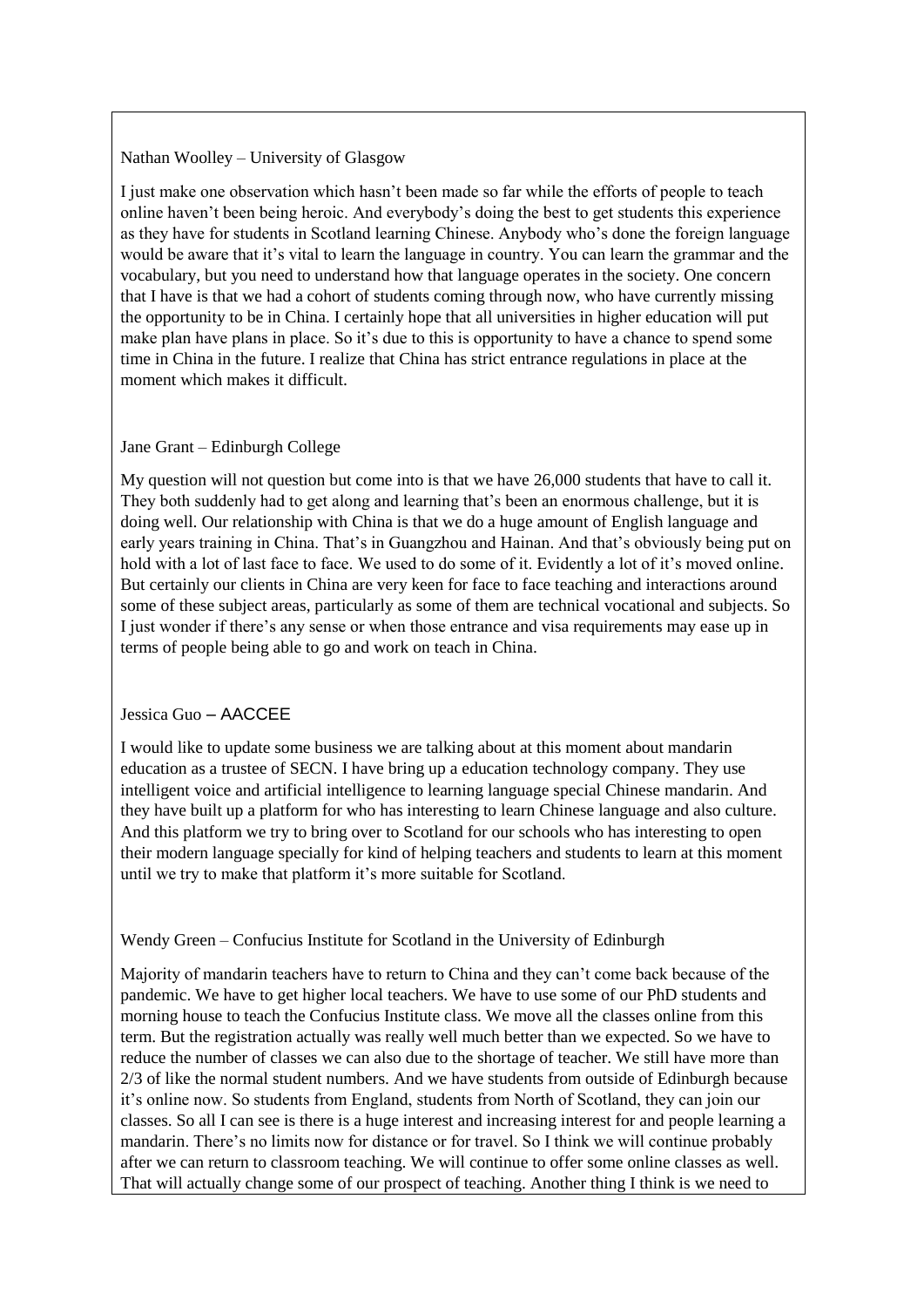work more closely with our partners as well for take teachers because I know there are many centers as supplier Chinese center.

Ian Baxter – University of Heriot Watt

We've been amazed and we've seen much higher sign up than we normally do. We have a language is an intercultural development. The teacher is mandarin within the degree schemes and we tend to compliment that providing it because causes within their degree schemes, but also that more general sort of what we call leisure learning and extra mural classes through the Confucius Institute. And we've seen a huge take up online over the summer. We've our team is much smaller this year because out of our team from last year left over the summer. But we have two new members coming here currently in isolation and about to exit isolation to join us fully. But they've been able to get up to speak quite quickly.

Dean Lockhart MSP

I think my take away from that discussion is that very encouraging trends in terms of the demands for mandarin language, both the schools and universities. I think schools might be still be ongoing challenges about meeting the demands in terms of the supply of mandarin language teachers and universities obviously some challenges in terms of face to face teaching. But the online experience seems to be in some ways, not as good, but in other ways, more accessible. And was a balance in terms of doing what's possible.

6 **Roundtable discussion about trade and business**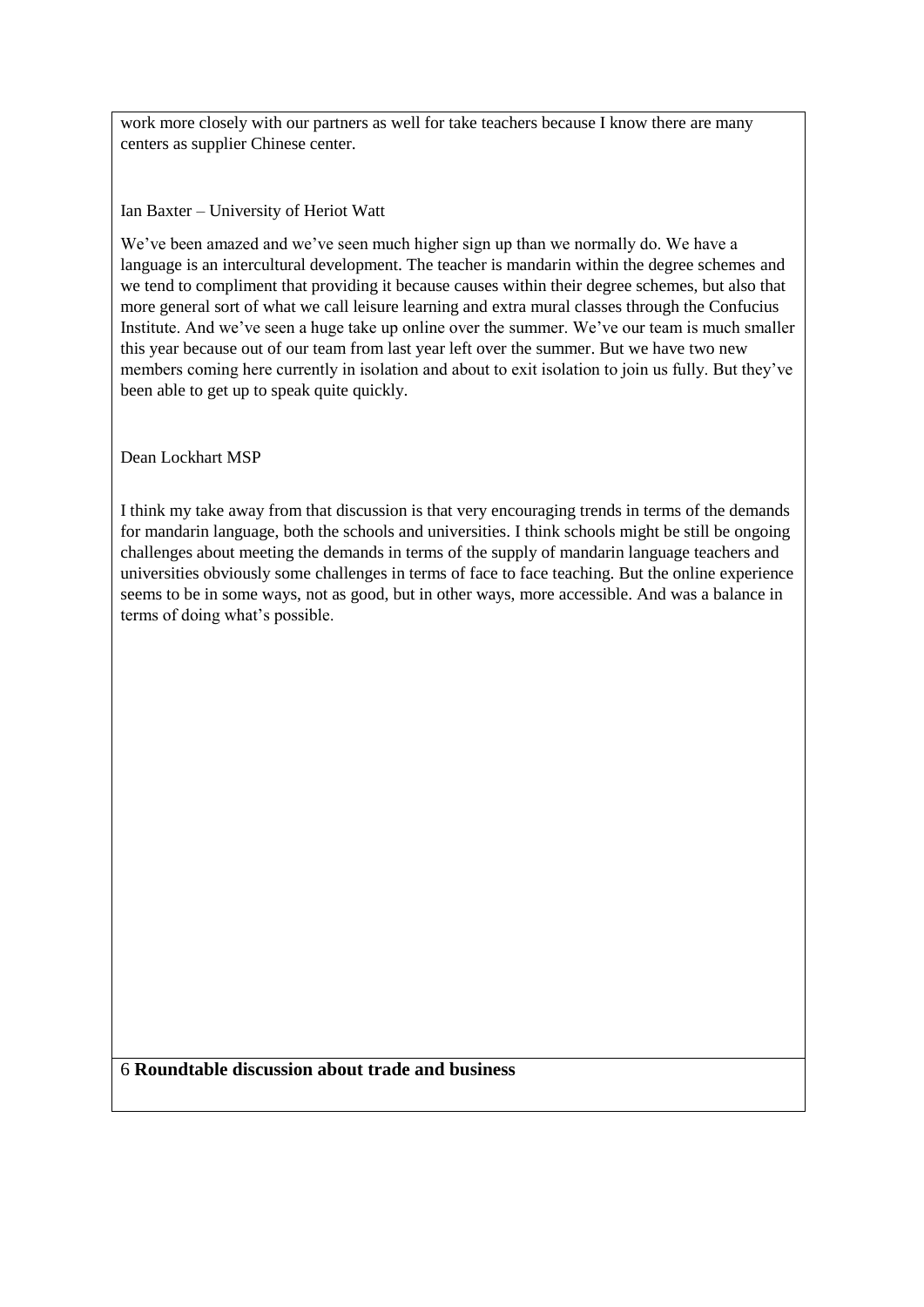#### Stuart Hamilton – Scottish Chamber of Commerce

I suppose a Scottish team in the network began a program of international trade missions once over 4-year period began that last year. It's the money was made available by Scottish government. We started in earnest in November. China figured very significantly in the program that we put together from November to March. Actually, we had 6 missions with China for an urban to a world. So these were run by principally by Glasgow Chamber of Commerce, which is very strong links with Shanghai and Edinburgh Chamber of Commerce, which has very strong links with Shenzhen. But these missions were nationwide as far as Scott was concerned. So they weren't specific to these individual chambers, the Scottish Chamber of Commerce was actually due to itself to run a ticket to commission to Yantai in Shandong province in March. They say this year, of course that didn't happen. We had to revisit a though about the trade mission program. But an actual fact, it's looking very positive. Indeed, I think there's some real opportunities that have a reason through this crisis, because we have switched our focus now to online virtual missions. The idea of the virtual mission they were running is that they are the open up to physical missions that will take place later on. At the moment, we have an event which is aimed at Inner Mongolia and Shandong. And that will then split into a two missions later after where we will go to these regions in these provinces. Secondly, with separate groups of companies for separate sectors will be taking this opportunity to get everyone who's involved, who wants to be involved in this online in the 17<sup>th</sup> of November. What is the benefits that we've discovered, actually from having to run events online, which we don't see as a substitute ever. Have your opportunity to explore that and know online before they actually commit to go there. Once again, how we want to engage with China, we're finding the opportunities are really quite exciting. The response that we're having from China is excellent. Our role is to match businesses to businesses and have quality meetings. We are still looking for the same outcomes from which will be things that we would have with new missions.

#### Yvette Jelfs -- Yvette Jelfs

I just wondered how some goods I am really interested in the Inner Mongolia. There are a cashmere company which is very large cashmere company in Inner Mongolia. And it was discussing about the Royal Ascot run rights that we have here as a company in Scotland to work on that over in China. But I am also making a collection with Johnston's of Elgin here in the Scottish Borders. It's been really difficult for me as business issue in the UK, which is actually give me a lot more time to work out for my business opportunities in China anyway.

#### James Brodie – CBBC

Where there's been a physical trade fair going on in China, we've maybe engaged with it. I'm with people on the ground visiting the fair, but the company is back here, obviously being online. And I think it's been with me make success. I think more recently as China's move much more back to some balance of normality. It's actually become slightly more challenging to engage with when we will online. And there actually offline is starting to become a bit more nuanced to last week. Some people are online, some people are offline, is becoming slightly more and challenging to manage that in that way.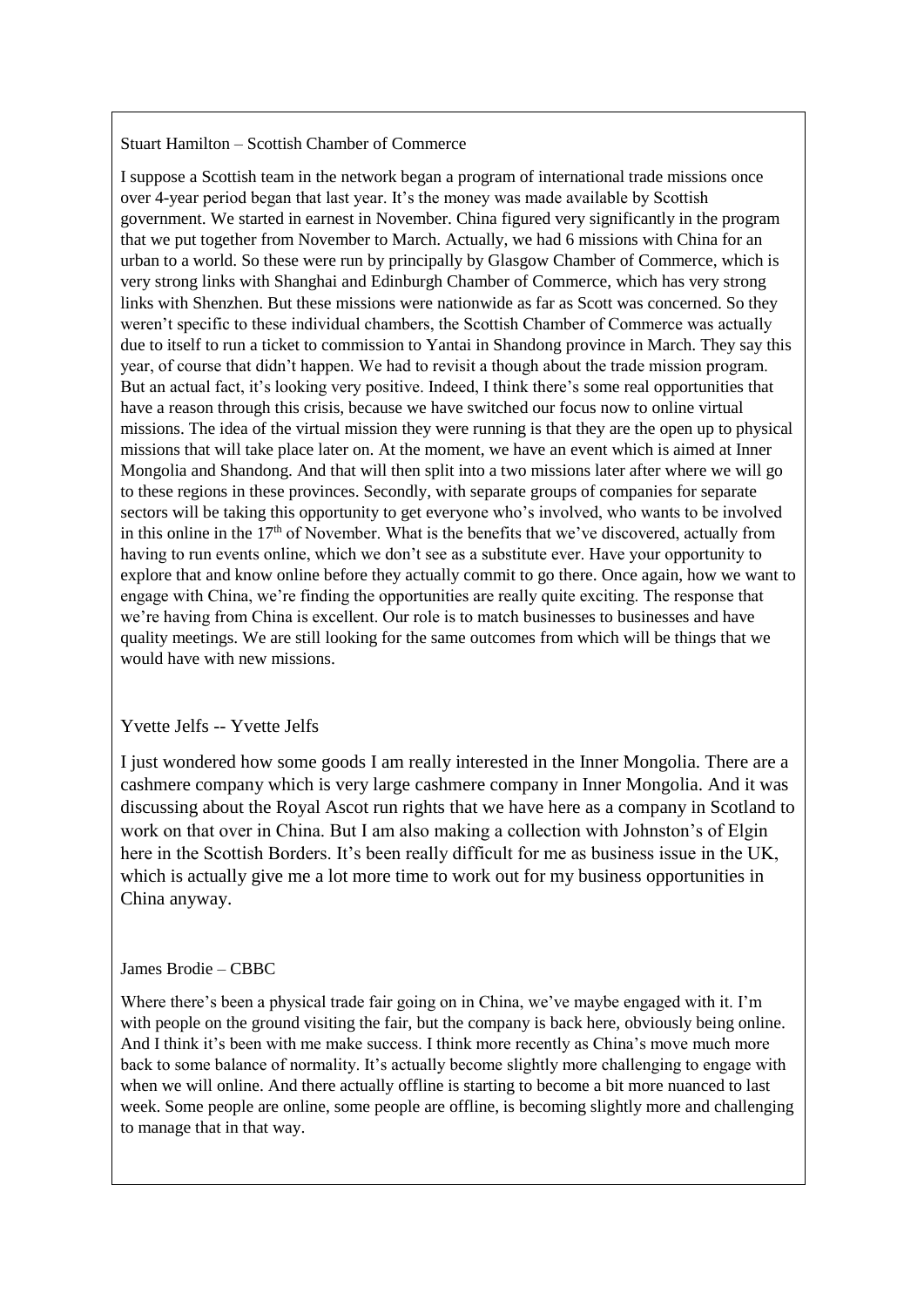Eddie Holmes –

My question is focused on the industrial relations and commercial opportunities. There are a number of projects that China has successfully supported in Scotland. It is of commercial activity and cooperation between China and Scotland with the economic and social benefit. As a way forward or them making it more productive activity. In terms of the national business relation.

8 Conclusion remark

Consul General Ma Qiang

Thank you very much for the information share by all of you. And I am also very encouraged by the information shared here. I think there is a good potential for us to cooperate on businesses. I think this platform is very good. This is it's very good platform for business, for information sharing.

Dean Lockhart MSP

Thank you Consul General. Thank you very much for those remarks. And I think it's been a great meeting, a very positive, lots of signs of encouragement. It's been the first virtual meeting. I think it's going well. Thank you for your patience in terms of those who are waiting to contribute. And I think the contributions have been great. And thank you for joining the meeting.